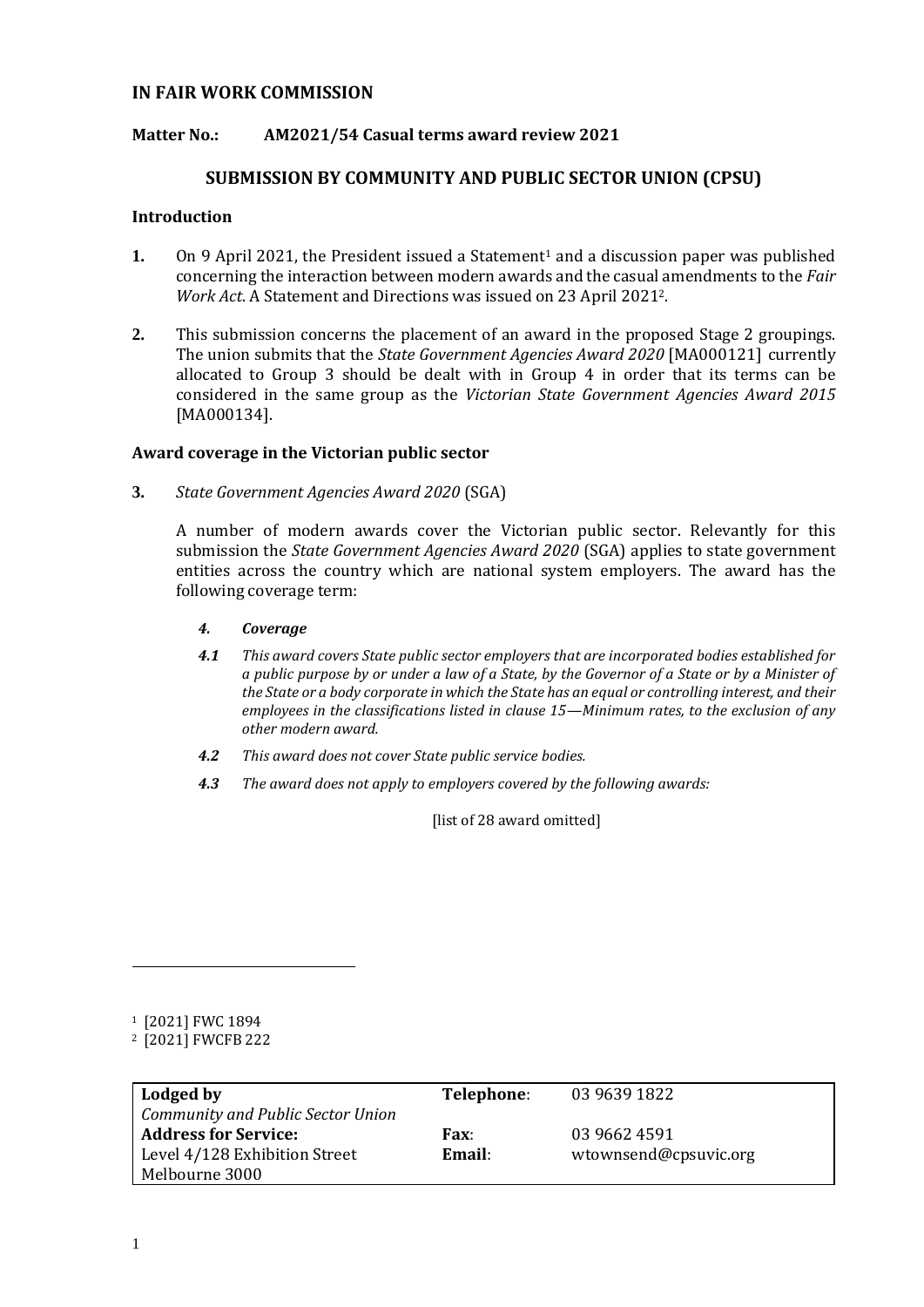## **4.** *Victorian State Government Agencies Award 2015* (VSGA)

The *Victorian State Government Agencies Award 2015* (VSGA) is a State reference public sector modern award only applying in Victoria with following coverage term.

#### *5. Coverage*

- *5.1 This State reference public sector modern award covers an employer in relation to its employees and any of its employees as defined.*
- *5.2 This award does not cover:*
	- *(a) employees who are covered by any other State reference public sector modern award or any employer in relation to those employees;*
	- *(b) employees excluded from award coverage by the Act; or*
	- *(c) an employer who, on 1 January 2014, was covered by an award listed i[n Schedule A](https://www.fwc.gov.au/documents/documents/modern_awards/award/ma000134/ma000134-54.htm#P1812_66951)— Excluded Awards.*
- *5.3 This award completely replaces each State reference public sector transitional award, with the exception of the Excluded Awards, applying in Victoria from the commencement date.*
- **5.** The award defines the employer as:

**employer** means a public entity within the meaning of the *Public Administration Act 2004*  (Vic), which is a State reference public sector employer within the meaning of the Act, other than the State of Victoria

## **6.** 'Opt out' provisions of s14 (2)-(7) of the *Fair Work Act 2009*

Whilst the SGA is an award applying to national system employers its principal application is in Victoria. 'Opt out' provisions of s14 (2)-(7) of the *Fair Work Act 2009* provide a mechanism for States' to declare entities not to be national system employers.

#### *14. Meaning of national system employer*

……

#### *Particular employers declared not to be national system employers*

- *(2) Despite subsection (1) and sections 30D and 30N, a particular employer is not a national system employer if:*
	- *(a) that employer:*
		- *(i) is a body established for a public purpose by or under a law of a State or Territory, by the Governor of a State, by the Administrator of a Territory or by a Minister of a State or Territory; or*
		- *(ii) is a body established for a local government purpose by or under a law of a State or Territory; or*
		- *(iii) is a wholly-owned subsidiary (within the meaning of the Corporations Act 2001) of, or is wholly controlled by, an employer to which subparagraph (ii) applies; and*
	- *(b) that employer is specifically declared, by or under a law of the State or Territory, not to be a national system employer for the purposes of this Act; and*
	- *(c) an endorsement by the Minister under paragraph (4)(a) is in force in relation to the employer.*
- *(3) Paragraph (2)(b) does not apply to an employer that is covered by a declaration by or under such a law only because it is included in a specified class or kind of employer.*
- **7.** Declarations, known as *Fair Work (State Declarations — employer not to be national system employer) Endorsement [Year]*, under s14(4) have been made declaring named employers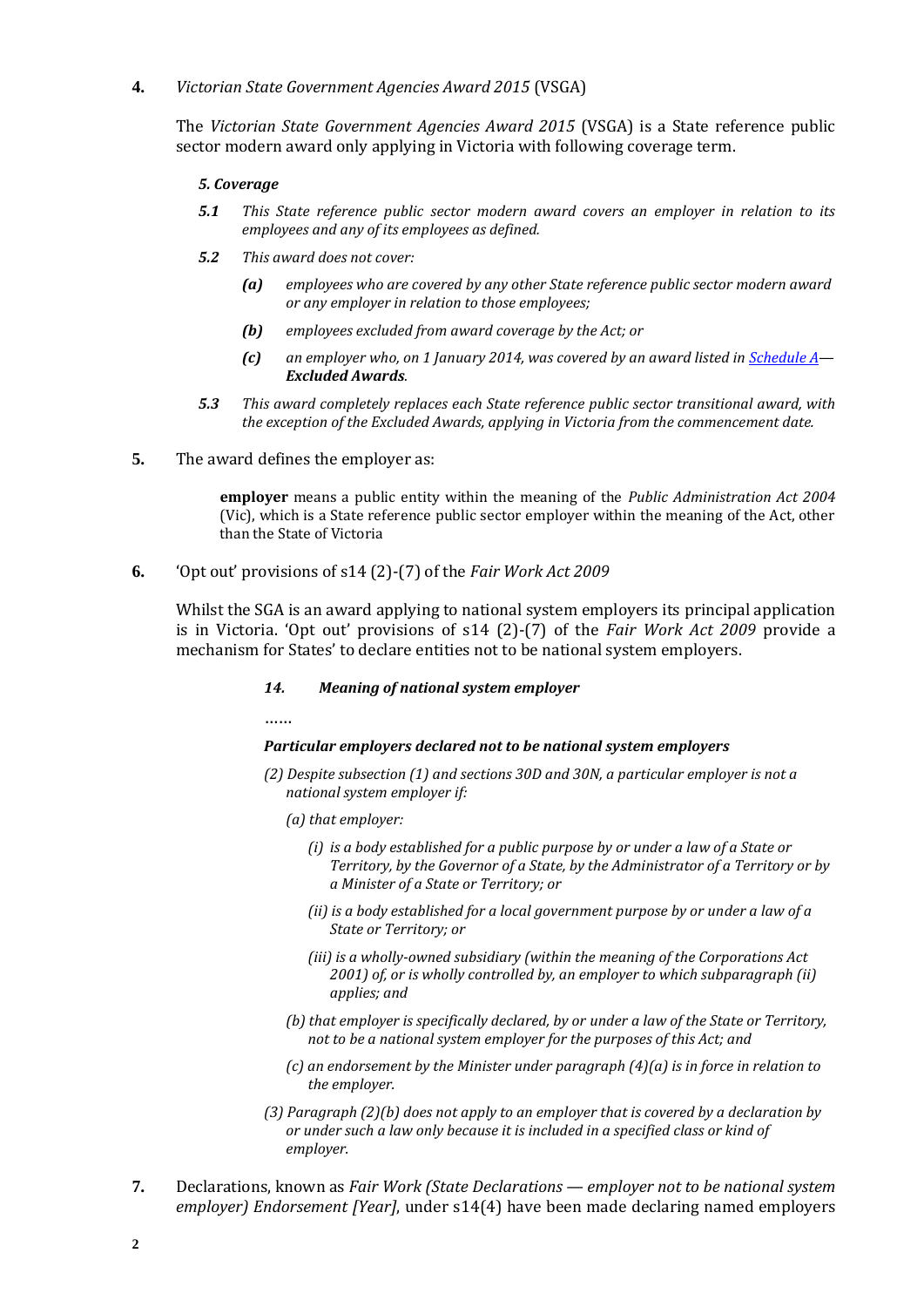not to be national system employers<sup>3</sup>. This mechanism has been used extensively in relation to named public sector employers in various States.

- **8.** After December 2013 a further group of employers also became covered by the SGA as a result of the termination of enterprise awards under Schedule 6 Item 9(4) of the *Fair Work (Transitional Provisions and Consequential Amendments) Act 2009*. Many of these awards applied to the Victorian public sector although the list of single enterprise awards prepared by FWC identified awards in other states<sup>4</sup>
- **9.** The net effect is that the SGA primarily continues to cover public sector entities in Victoria. The Victorian Public Sector Commission (VPSC) publishes workforce data on its website5. This dataset identifies 285 "employing organisations" in the Victorian public sector. The table below is the union's estimate of the categories of those employing organisations that may be covered by the SGA and VSGA awards. A particular employer may be a national system employer or be covered by the federal system because they are a state reference public sector employer6. Their status will determine which award applies. This could also change over time depending on the status of the employer.

# **Table 1: CPSU Estimate of Victorian public entities covered by State Government Agencies Award 2020 and Victorian State Government Agencies Award 2015**

| <b>Public entities</b><br>Does not include Victorian public service, Schools, TAFE, Health<br><b>Services, Water Corporations, Cemetery Trusts</b> | No. of employers |
|----------------------------------------------------------------------------------------------------------------------------------------------------|------------------|
| Alpine resorts                                                                                                                                     | 4                |
| Catchment management authorities                                                                                                                   | 9                |
| Creative industries                                                                                                                                | 9                |
| Facilities management agencies                                                                                                                     | 9                |
| Finance and insurance agencies                                                                                                                     | 7                |
| Land management and planning agencies                                                                                                              | 19               |
| Miscellaneous                                                                                                                                      | 8                |
| Other education                                                                                                                                    | 3                |
| Other health organisations                                                                                                                         | 4                |
| Police and emergency services                                                                                                                      | 5                |
| Regulators                                                                                                                                         | 8                |
| Sport and recreation agencies                                                                                                                      | 12               |
| Transport agencies                                                                                                                                 | 6                |
| TOTAL                                                                                                                                              | 103              |

*Source: Victorian Public Sector Commission. https://vpsc.vic.gov.au/data-and-research/data-factsvisuals-state-of-the-sector/employee-numbers-by-public-sector-organisation/*

<sup>&</sup>lt;sup>3</sup> Declarations made to date are listed on the FWC website at https://www.fwc.gov.au/about-us/legislationregulations-0

<sup>4</sup> <https://www.fwc.gov.au/awards-and-agreements/awards/award-modernisation/termination-instruments>

<sup>5</sup> https://vpsc.vic.gov.au/data-and-research/people-matter-survey/

<sup>6</sup> *Fair Work Act 2009* s168E(4)